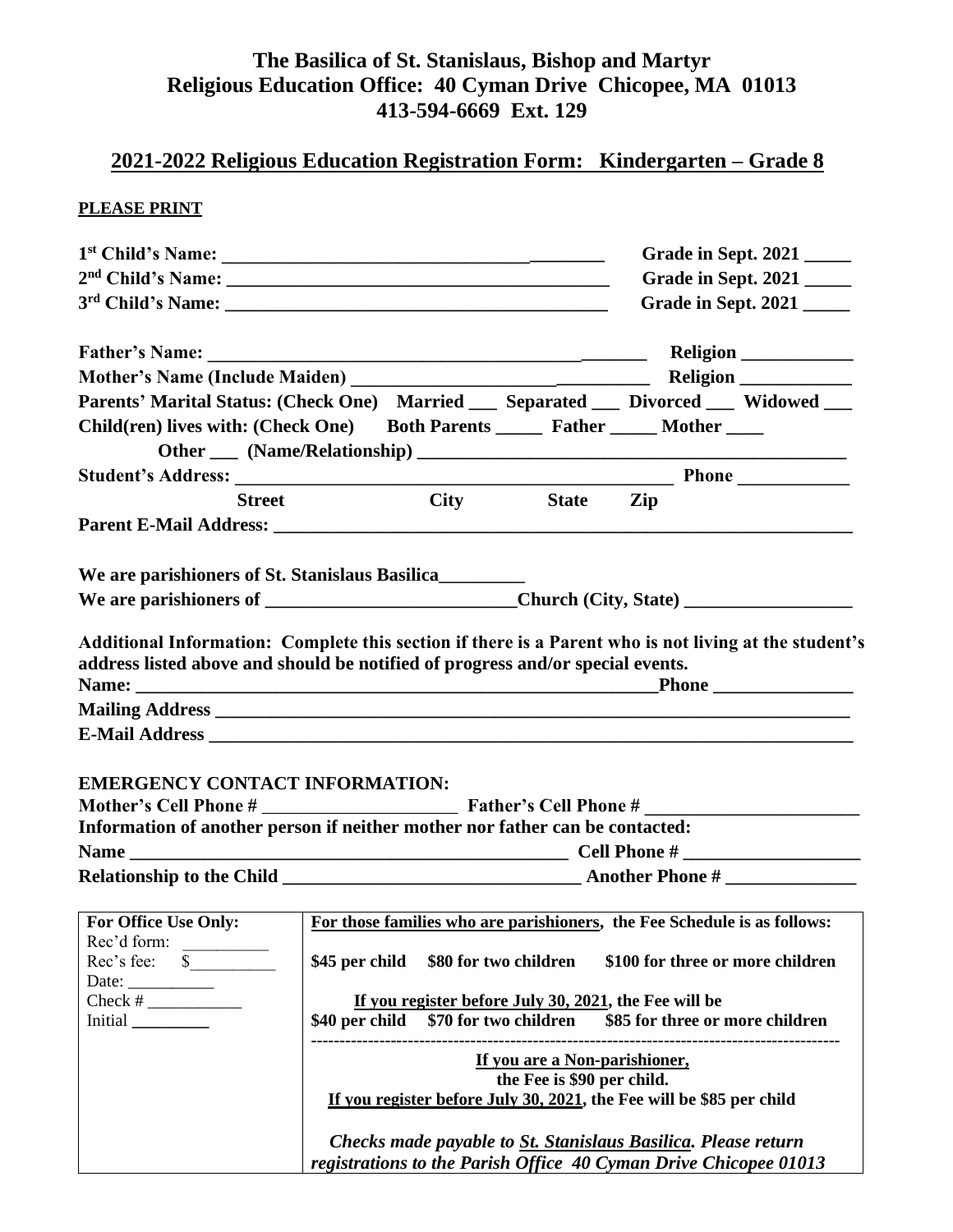|                                                                                       | Date of Birth  |
|---------------------------------------------------------------------------------------|----------------|
|                                                                                       |                |
| Baptized at ______________________Church                                              |                |
|                                                                                       |                |
|                                                                                       |                |
| Please list any learning needs, health issues (including allergies, medications, etc. |                |
|                                                                                       | Date of Birth  |
| <b>Baptized at St. Stanislaus Basilica</b> _____                                      |                |
| Baptized at _____________________Church                                               |                |
|                                                                                       |                |
|                                                                                       |                |
| Please list any learning needs, health issues (including allergies, medications, etc. |                |
| <b>Baptized at St. Stanislaus Basilica</b>                                            | Date _________ |
|                                                                                       |                |
|                                                                                       |                |
|                                                                                       |                |
|                                                                                       |                |

**\_\_\_\_\_\_\_\_\_\_\_\_\_\_\_\_\_\_\_\_\_\_\_\_\_\_\_\_\_\_\_\_\_\_\_\_\_\_\_\_\_\_\_\_\_\_\_\_\_\_\_\_\_\_\_\_\_\_\_\_\_\_\_\_\_\_\_\_\_\_\_\_\_\_\_\_\_\_\_\_\_**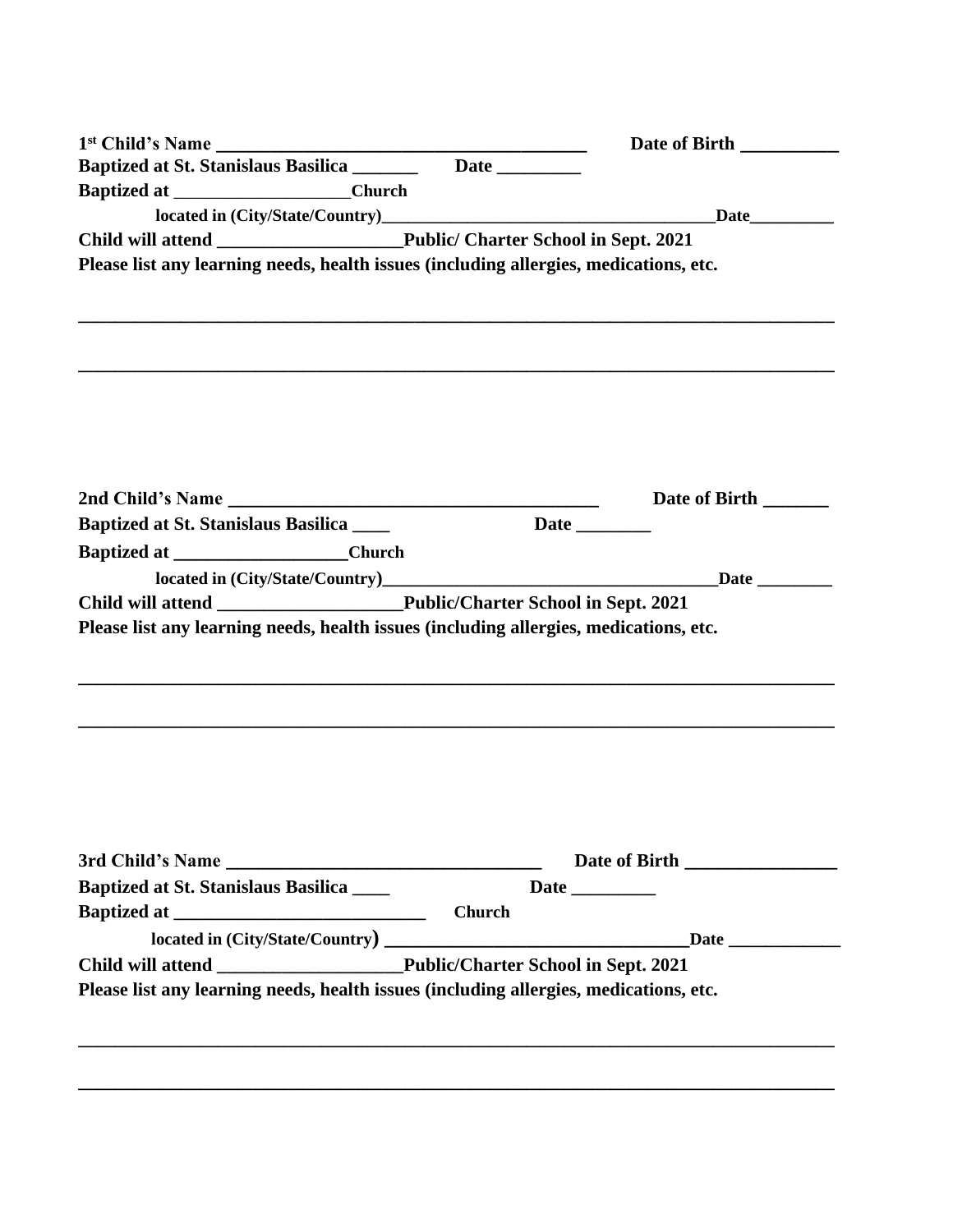### **PARENT AND STUDENT LEARNING AND BEHAVIOR AGREEMENT**

**I accept my parental spiritual responsibilities and will support the efforts of my child's catechist by making sure of my child's regular class attendance, expected class behavior and class participation. I will take an active interest in my child's progress and make daily prayer and weekly Saturday evening or Sunday Mass attendance a regular part of our family's experience. I will also plan to attend the family Advent and Lenten Sessions.**

| <b>Mother's Signature</b>   | Date |
|-----------------------------|------|
| <b>Father's Signature</b>   | Date |
| <b>Guardian's Signature</b> | Date |
|                             |      |

### **PROTECTION OF YOUTH – CIRCLE OF GRACE**

**As part of our ongoing commitment to PROTECT CHILDREN from hurtful behaviors by others, St. Stanislaus Faith Formation Ministry teaches students about personal safety. This is part of the Diocese of Springfield's "Safe Environment" programming which includes background checks and training for adults who have contact with children, resources for parents, and skills trainings for teens in our parishes, schools and youth ministries.**

**Presented in the context of our Catholic faith, the goal of the Circle of Grace Program is to educate and empower children and young people to actively participate in a safe environment for themselves and others.**

**The Objectives of the Circle of Grace Program are:**

 **Children/Young People will** 

 **\*understand they are created by God and live in the love of the Father, Son and Holy Spirit \*be able to describe the Circle of Grace which God gives each of us.**

 **\*be able to identify, discern and maintain appropriate physical, emotional, spiritual and sexual boundaries.**

 **\*be able to identify all types of boundary violations.**

 **\*demonstrate how to take action if any boundary is threatened or violated.**

#### **Please check one:**

 **I give permission for my child(ren) to participate in the Circle of Grace Program. \_\_\_\_\_ I do not give permission for my child(ren) to participate in the Circle of Grace Program. \_\_\_\_**

| <b>Mother's Signature</b>   | Date |
|-----------------------------|------|
| <b>Father's Signature</b>   | Date |
| <b>Guardian's Signature</b> | Date |